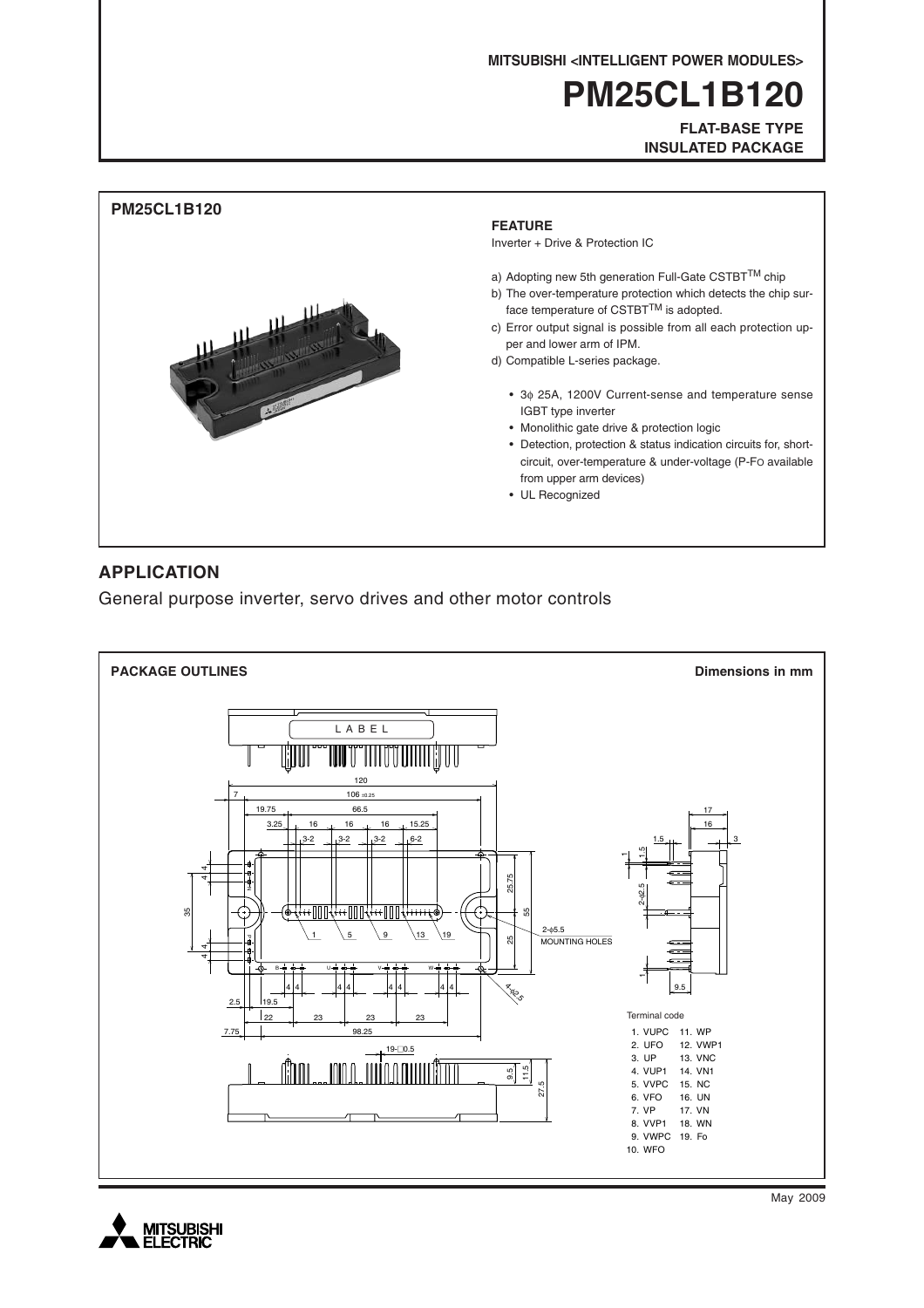#### **FLAT-BASE TYPE INSULATED PACKAGE**



#### **MAXIMUM RATINGS** (T<sub>j</sub> = 25°C, unless otherwise noted) **INVERTER PART**

| Symbol      | Parameter                    | Condition                      | Ratings         | Unit        |
|-------------|------------------------------|--------------------------------|-----------------|-------------|
| <b>VCES</b> | Collector-Emitter Voltage    | $VD = 15V$ . $VCIN = 15V$      | 1200            |             |
| $\pm$ IC    | <b>Collector Current</b>     | $TC = 25^{\circ}C$<br>(Note-1) | 25              | A           |
| ±ICP        | Collector Current (Peak)     | $TC = 25^{\circ}C$             | 50              | A           |
| Pc          | <b>Collector Dissipation</b> | $TC = 25^{\circ}C$<br>(Note-1  | 128             | W           |
|             | Junction Temperature         |                                | $-20 \sim +150$ | $^{\circ}C$ |

\*: TC measurement point is just under the chip.

#### **CONTROL PART**

| Symbol      | Parameter                          | Condition                                                      | Ratings | Unit          |
|-------------|------------------------------------|----------------------------------------------------------------|---------|---------------|
| <b>VD</b>   | Supply Voltage                     | Applied between: VUP1-VUPC, VVP1-VVPC<br>VWP1-VWPC, VN1-VNC    | 20      | $\mathcal{U}$ |
| <b>VCIN</b> | Input Voltage                      | Applied between: UP-VUPC, VP-VVPC, WP-VWPC<br>UN . VN . WN-VNC | 20      | $\mathsf{V}$  |
| <b>VFO</b>  | <b>Fault Output Supply Voltage</b> | Applied between: UFO-VUPC, VFO-VVPC, WFO-VWPC<br>FO-VNC        | 20      |               |
| <b>IFO</b>  | <b>Fault Output Current</b>        | Sink current at UFO, VFO, WFO, FO terminals                    | 20      | mA            |

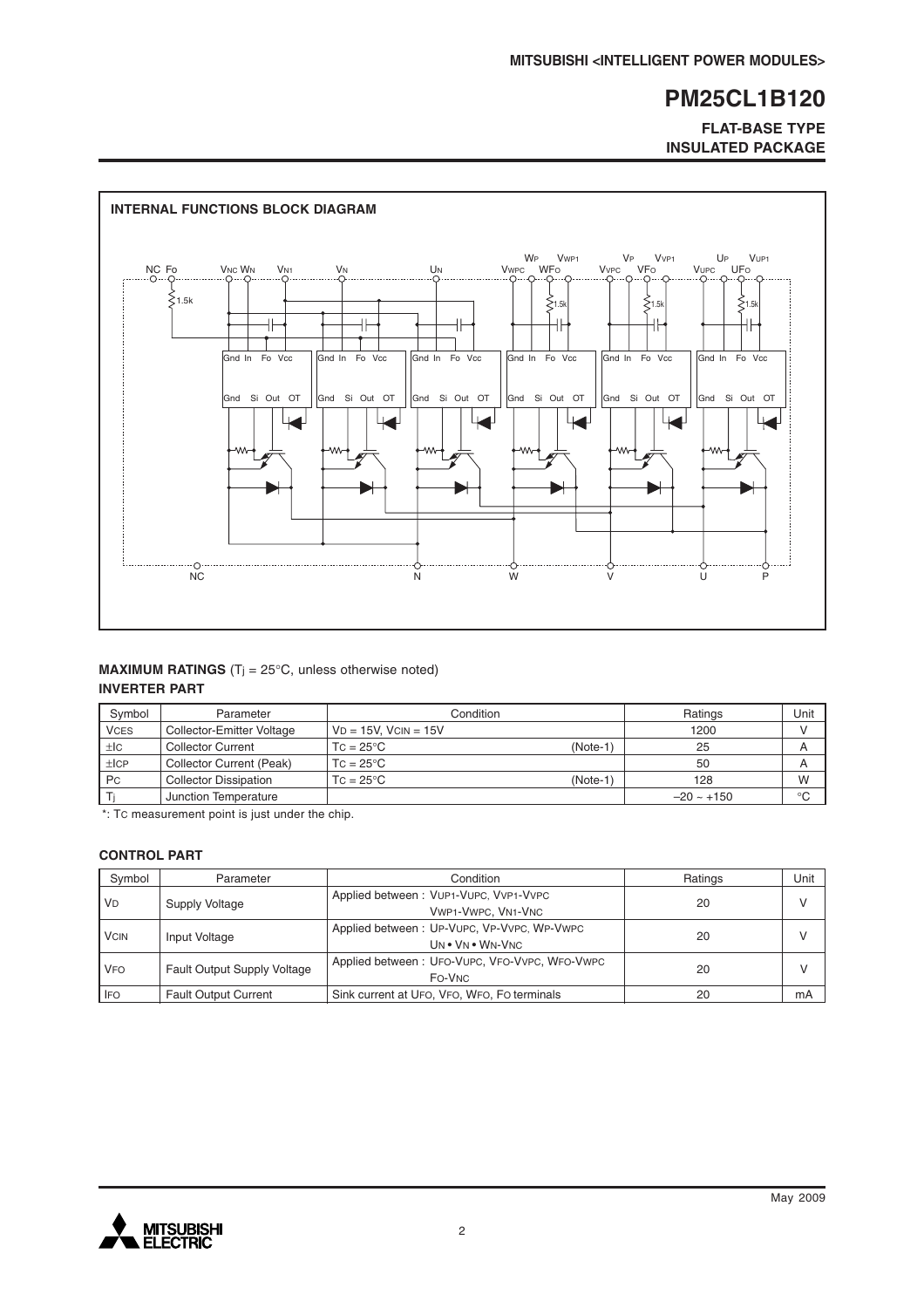#### **FLAT-BASE TYPE INSULATED PACKAGE**

#### **TOTAL SYSTEM**

| Symbol     | Parameter                         | Condition                                                        | Ratings         | Unit |
|------------|-----------------------------------|------------------------------------------------------------------|-----------------|------|
| VCC(PROT)  | Supply Voltage Protected by<br>SC | $VD = 13.5 - 16.5V$<br>Inverter Part, $Ti = +125^{\circ}C$ Start | 800             |      |
| VCC(surge) | Supply Voltage (Surge)            | Applied between: P-N, Surge value                                | 1000            |      |
| Tstg       | Storage Temperature               |                                                                  | $-40 \sim +125$ | °C   |
| Viso       | <b>Isolation Voltage</b>          | 60Hz, Sinusoidal, Charged part to Base, AC 1 min.                | 2500            | Vmms |

#### **THERMAL RESISTANCES**

|                     |                                   | Condition                          |            |      |      |       |                    |
|---------------------|-----------------------------------|------------------------------------|------------|------|------|-------|--------------------|
| Symbol<br>Parameter |                                   |                                    |            | Min. | Typ. | Max.  | Unit               |
| $Rth(i-c)Q$         | Junction to case Thermal          | Inverter IGBT part (per 1 element) | $(Note-1)$ |      |      | 0.97  |                    |
| $Rth(i-c)F$         | Resistances                       | Inverter FWDi part (per 1 element) | $(Note-1)$ |      |      | 1.60  | $\rm ^{\circ}$ C/W |
| $Rth(c-f)$          | <b>Contact Thermal Resistance</b> | Case to fin, (per 1 module)        |            |      |      |       |                    |
|                     |                                   | Thermal grease applied             | $(Note-1)$ |      |      | 0.038 |                    |

\* If you use this value, Rth(f-a) should be measured just under the chips.

| (unit : mm)<br>(Note-1) Tc (under the chip) measurement point is below. |     |             |      |             |             |             |           |             |             |             |             |             |             |
|-------------------------------------------------------------------------|-----|-------------|------|-------------|-------------|-------------|-----------|-------------|-------------|-------------|-------------|-------------|-------------|
|                                                                         | arm |             | UP   | VP          |             |             | <b>WP</b> | UN          |             |             | VN          | <b>WN</b>   |             |
| axis                                                                    |     | <b>IGBT</b> | FWDi | <b>IGBT</b> | <b>FWDi</b> | <b>IGBT</b> | FWDi      | <b>IGBT</b> | <b>FWDi</b> | <b>IGBT</b> | <b>FWDi</b> | <b>IGBT</b> | <b>FWDi</b> |
|                                                                         |     | 27.0        | 27.0 | 66.9        | 66.9        | 86.5        | 86.5      | 39.2        | 33.2        | 54.3        | 60.7        | 73.9        | 80.3        |
|                                                                         |     | $-7.0$      |      | $-6.0$      | 0.8         | $-6.0$      | 0.8       | 4.0         | 4.8         | 4.0         | 4.8         | 4.0         | 4.8         |



Bottom view

#### **ELECTRICAL CHARACTERISTICS** (Tj = 25°C, unless otherwise noted) **INVERTER PART**

|              |                                     | Condition                                    |                                         |                     |     | Unit |      |    |
|--------------|-------------------------------------|----------------------------------------------|-----------------------------------------|---------------------|-----|------|------|----|
| Symbol       | Parameter                           |                                              |                                         |                     |     | Typ. | Max. |    |
|              | <b>Collector-Emitter Saturation</b> | $VD = 15V$ , $IC = 25A$                      |                                         | $Ti = 25^{\circ}C$  |     | 1.65 | 2.15 |    |
| VCE(sat)     | Voltage                             | $VCN = OV, Pulsed$                           | (Fig. 1)                                | $Ti = 125^{\circ}C$ |     | 1.85 | 2.35 | V  |
| <b>VEC</b>   | <b>FWDi Forward Voltage</b>         |                                              | $-IC = 25A$ , $VD = 15V$ , $VCIN = 15V$ |                     |     | 2.3  | 3.3  | v  |
| ton          |                                     |                                              |                                         |                     | 0.3 | 0.8  | 2.0  |    |
| trr          |                                     | $VD = 15V$ , $VCIN = OV \leftrightarrow 15V$ |                                         |                     |     | 0.3  | 0.8  |    |
| $tc($ on $)$ | Switching Time                      | $Vcc = 600V$ , $lc = 25A$                    |                                         |                     |     | 0.4  | 1.0  | us |
| toff         |                                     | $T_i = 125^{\circ}C$                         |                                         |                     |     | 1.2  | 2.8  |    |
| tc(off)      |                                     | Inductive Load                               |                                         | (Fig. 3, 4)         |     | 0.4  | 1.2  |    |
| <b>ICES</b>  | Collector-Emitter Cutoff            |                                              |                                         | $T_i = 25^{\circ}C$ |     |      |      |    |
|              | Current                             | $VCE = VCES, VD = 15V$                       | (Fig. 5)                                | $Ti = 125^{\circ}C$ |     |      | 10   | mA |

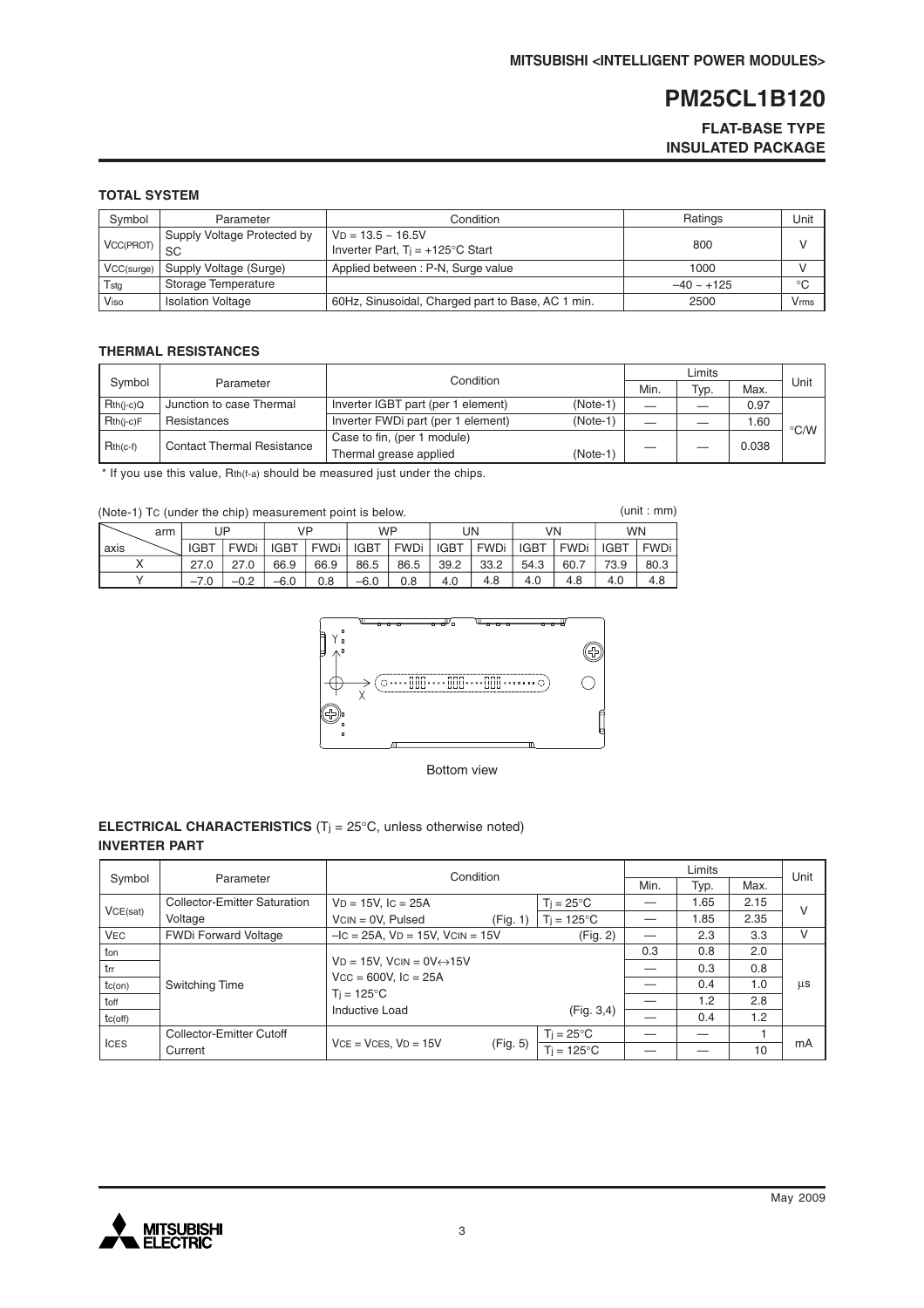#### **FLAT-BASE TYPE INSULATED PACKAGE**

#### **CONTROL PART**

|                       |                                            | Condition                                  |                                      |      |      |      |              |
|-----------------------|--------------------------------------------|--------------------------------------------|--------------------------------------|------|------|------|--------------|
| Symbol                | Parameter                                  |                                            |                                      | Min. | Typ. | Max. | Unit         |
| ID                    | <b>Circuit Current</b>                     | $VD = 15V$ , $VCIN = 15V$                  | <b>VN<sub>1</sub>-V<sub>NC</sub></b> |      | 6    | 12   |              |
|                       |                                            |                                            | $V^*P1-V^*PC$                        |      | 2    | 4    | mA           |
| Vth(ON)               | Input ON Threshold Voltage                 | Applied between: UP-VUPC, VP-VVPC, WP-VWPC |                                      | 1.2  | 1.5  | 1.8  | $\vee$       |
| Vth(OFF)              | Input OFF Threshold Voltage                | UN . VN . WN-VNC                           |                                      | 1.7  | 2.0  | 2.3  |              |
| SC                    | Short Circuit Trip Level                   | $-20 \le T_i \le 125^{\circ}$ C, VD = 15V  | (Fig. 3, 6)                          | 50   |      |      | A            |
| toff(SC)              | <b>Short Circuit Current Delay</b><br>Time | $VD = 15V$                                 | (Fig. 3, 6)                          |      | 0.2  |      | μs           |
| OT                    | Over Temperature Protection                | Detect Temperature of IGBT chip            | Trip level                           | 135  |      |      | $^{\circ}$ C |
| OT(hys)               |                                            |                                            | <b>Hysteresis</b>                    |      | 20   |      |              |
| UV                    | Supply Circuit Under-Voltage               | $-20 \leq T_i \leq 125^{\circ}C$           | <b>Trip level</b>                    | 11.5 | 12.0 | 12.5 | $\vee$       |
| <b>UV<sub>r</sub></b> | Protection                                 |                                            | Reset level                          |      | 12.5 |      |              |
| IFO(H)                | <b>Fault Output Current</b>                | $VD = 15V$ , $VCIN = 15V$                  | $(Note-2)$                           |      |      | 0.01 | mA           |
| IFO(L)                |                                            |                                            |                                      |      | 10   | 15   |              |
| tFO                   | Minimum Fault Output Pulse<br>Width        | $VD = 15V$                                 | $(Note-2)$                           | 1.0  | 1.8  |      | ms           |

(Note-2) Fault output is given only when the internal SC, OT & UV protections schemes of either upper or lower arm device operate to protect it.

#### **MECHANICAL RATINGS AND CHARACTERISTICS**

|        |                 |                            |          | Limits |                      |                          |  |
|--------|-----------------|----------------------------|----------|--------|----------------------|--------------------------|--|
| Symbol | Parameter       | Condition                  |          | Typ.   | Max.                 | Unit                     |  |
|        | Mounting torque | screw: M5<br>Mounting part | C<br>ں ۔ | 3.U    | $\sim$ $\sim$<br>3.5 | m<br>N                   |  |
|        | Weight          |                            |          | 340    | ___                  | $\overline{\phantom{0}}$ |  |

#### **RECOMMENDED CONDITIONS FOR USE**

| Symbol               | Parameter                          | Condition                                                                 | Recommended value | Unit         |
|----------------------|------------------------------------|---------------------------------------------------------------------------|-------------------|--------------|
| <b>VCC</b>           | Supply Voltage                     | Applied across P-N terminals                                              | $\leq 800$        | V            |
| <b>V<sub>D</sub></b> | <b>Control Supply Voltage</b>      | Applied between: VUP1-VUPC, VVP1-VVPC<br>VWP1-VWPC, VN1-VNC<br>$(Note-3)$ | $15.0 \pm 1.5$    | $\mathsf{V}$ |
| VCIN(ON)             | Input ON Voltage                   | Applied between: UP-VUPC, VP-VVPC, WP-VWPC                                | $\leq 0.8$        | v            |
| VCIN(OFF)            | Input OFF Voltage                  | UN . VN . WN-VNC                                                          | $\geq 9.0$        |              |
| fPWM                 | <b>PWM Input Frequency</b>         | Using Application Circuit of Fig. 8                                       | $\leq 20$         | kHz          |
| tdead                | Arm Shoot-through Blocking<br>Time | For IPM's each input signals<br>(Fig. 7)                                  | > 2.5             | μs           |

(Note-3) With ripple satisfying the following conditions: dv/dt swing ≤ ±5V/µs, Variation ≤ 2V peak to peak



GND

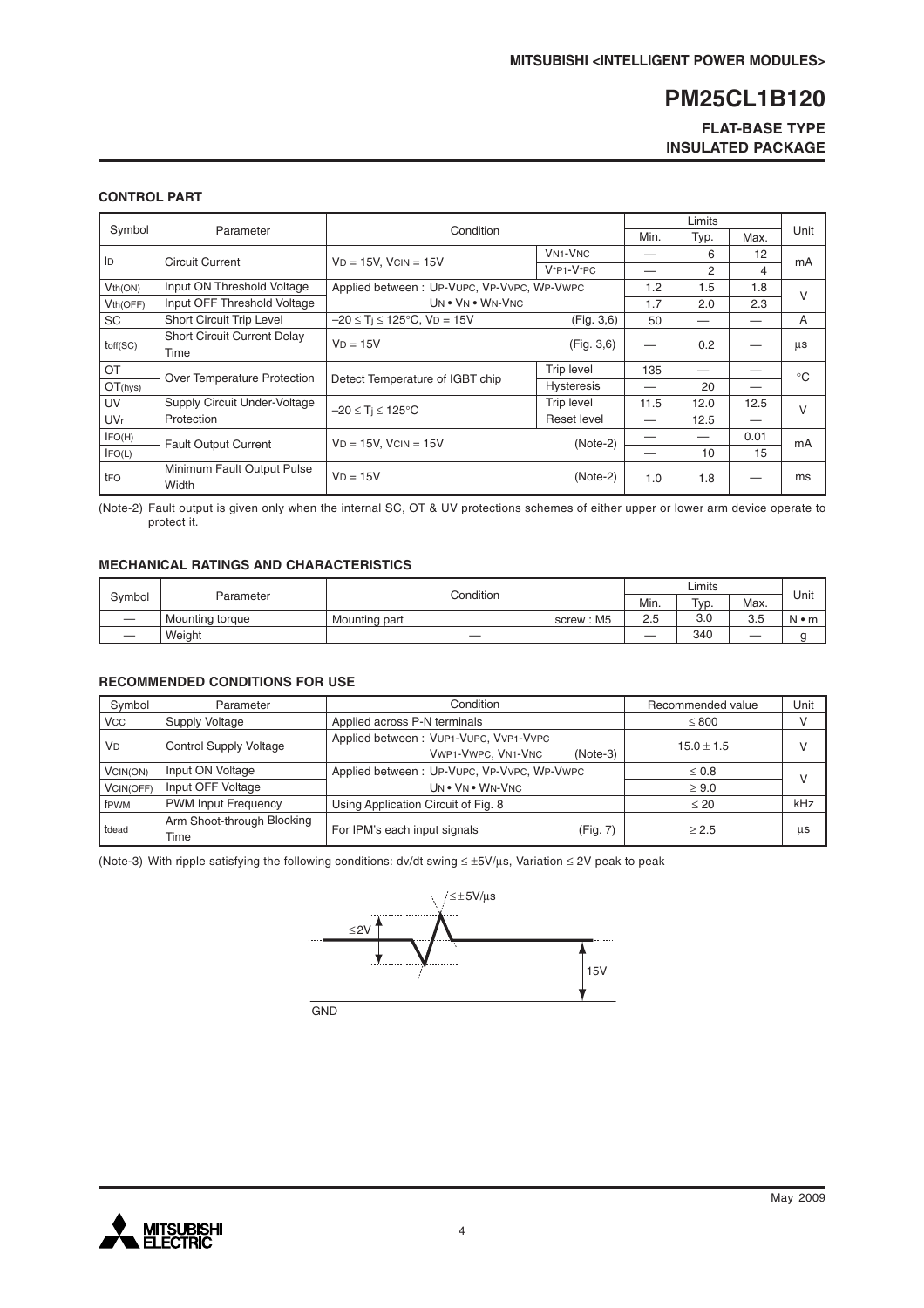#### **FLAT-BASE TYPE INSULATED PACKAGE**

#### **PRECAUTIONS FOR TESTING**

1. Before applying any control supply voltage (VD), the input terminals should be pulled up by resistors, etc. to their corresponding supply voltage and each input signal should be kept off state.

After this, the specified ON and OFF level setting for each input signal should be done.

2. When performing "SC" tests, the turn-off surge voltage spike at the corresponding protection operation should not be allowed to rise above VCES rating of the device.

(These test should not be done by using a curve tracer or its equivalent.)















1.5V: Input on threshold voltage Vth(on) typical value, 2V: Input off threshold voltage Vth(off) typical value

Fig. 7 Dead time measurement point example

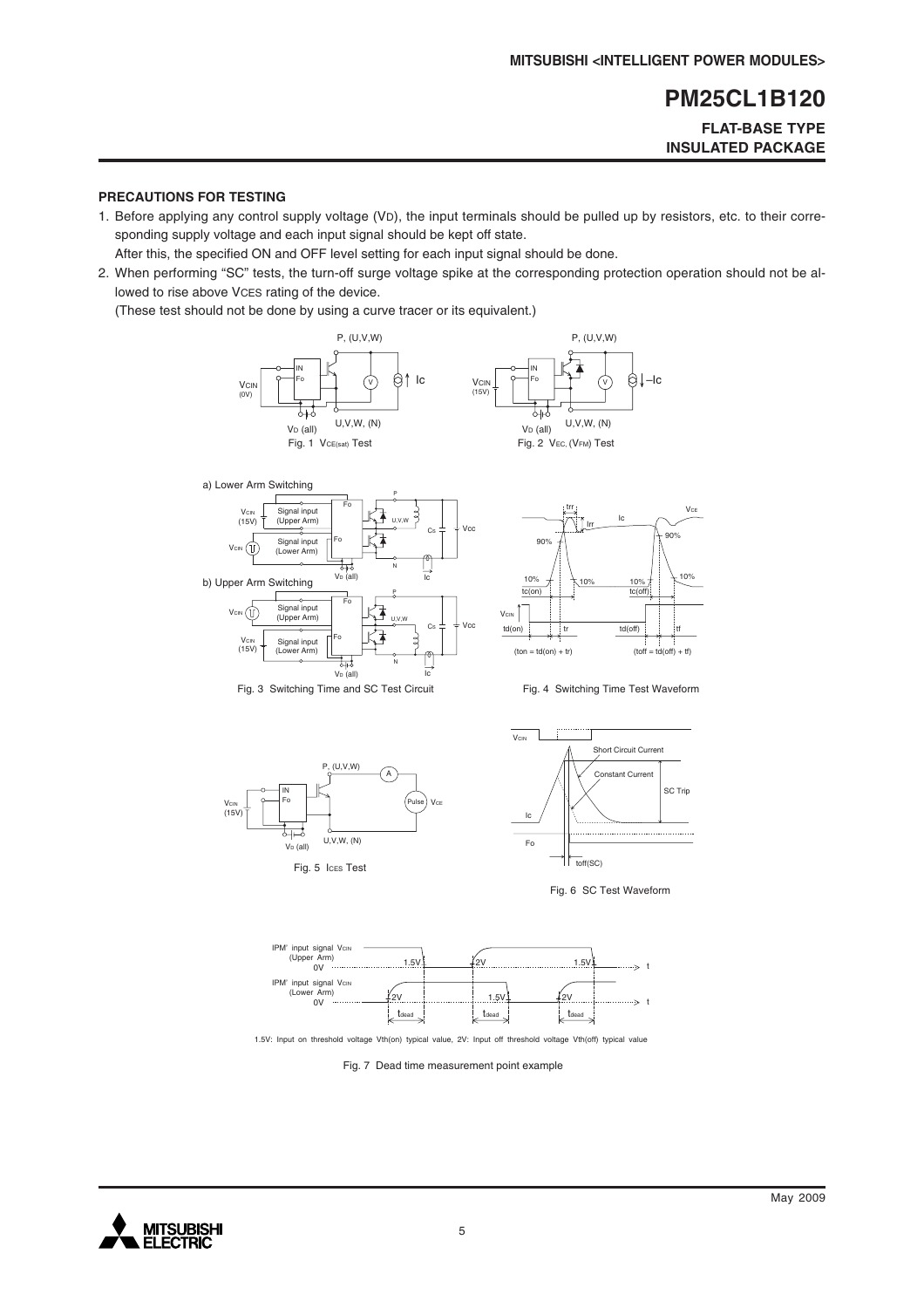**FLAT-BASE TYPE INSULATED PACKAGE**



Fig. 8 Application Example Circuit

#### **NOTES FOR STABLE AND SAFE OPERATION ;**

- •Design the PCB pattern to minimize wiring length between opto-coupler and IPM's input terminal, and also to minimize the stray capacity between the input and output wirings of opto-coupler.
- •Connect low impedance capacitor between the Vcc and GND terminal of each fast switching opto-coupler.
- •Fast switching opto-couplers: tPLH, tPHL <sup>≤</sup> 0.8µs, Use High CMR type.
- •Slow switching opto-coupler: CTR > 100%
- •Use 4 isolated control power supplies (VD). Also, care should be taken to minimize the instantaneous voltage charge of the power supply.
- •Make inductance of DC bus line as small as possible, and minimize surge voltage using snubber capacitor between P and N terminal.
- •Use line noise filter capacitor (ex. 4.7nF) between each input AC line and ground to reject common-mode noise from AC line and improve noise immunity of the system.

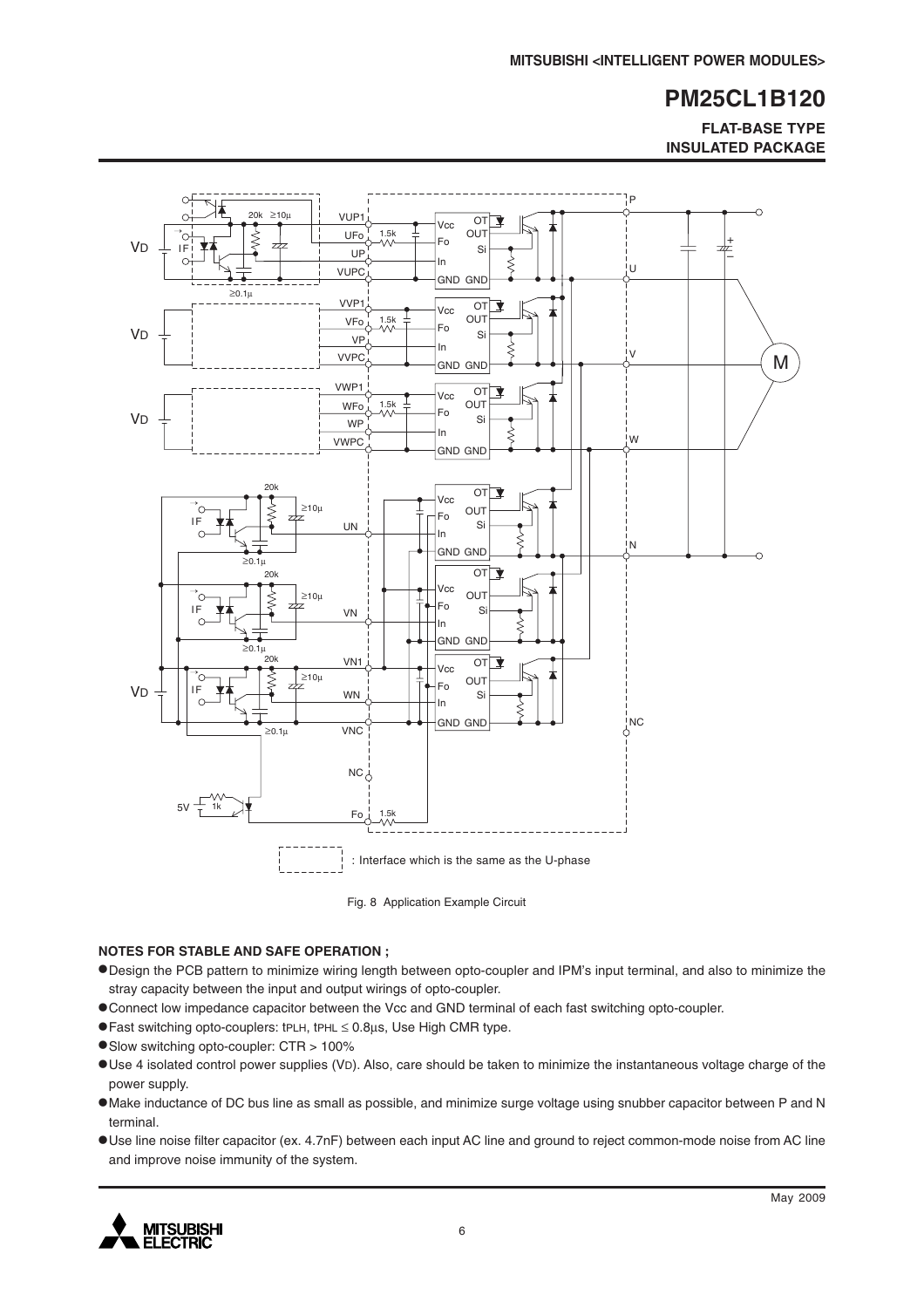#### **FLAT-BASE TYPE INSULATED PACKAGE**



**PERFORMANCE CURVES**

COLLECTOR-EMITTER VOLTAGE VCE (V)



CONTROL POWER SUPPLY VOLTAGE VD (V)





COLLECTOR CURRENT IC (A)

**DIODE FORWARD CHARACTERISTICS**



EMITTER-COLLECTOR VOLTAGE VEC (V)

**SWITCHING TIME (tc(on), tc(off)) CHARACTERISTICS (TYPICAL)**

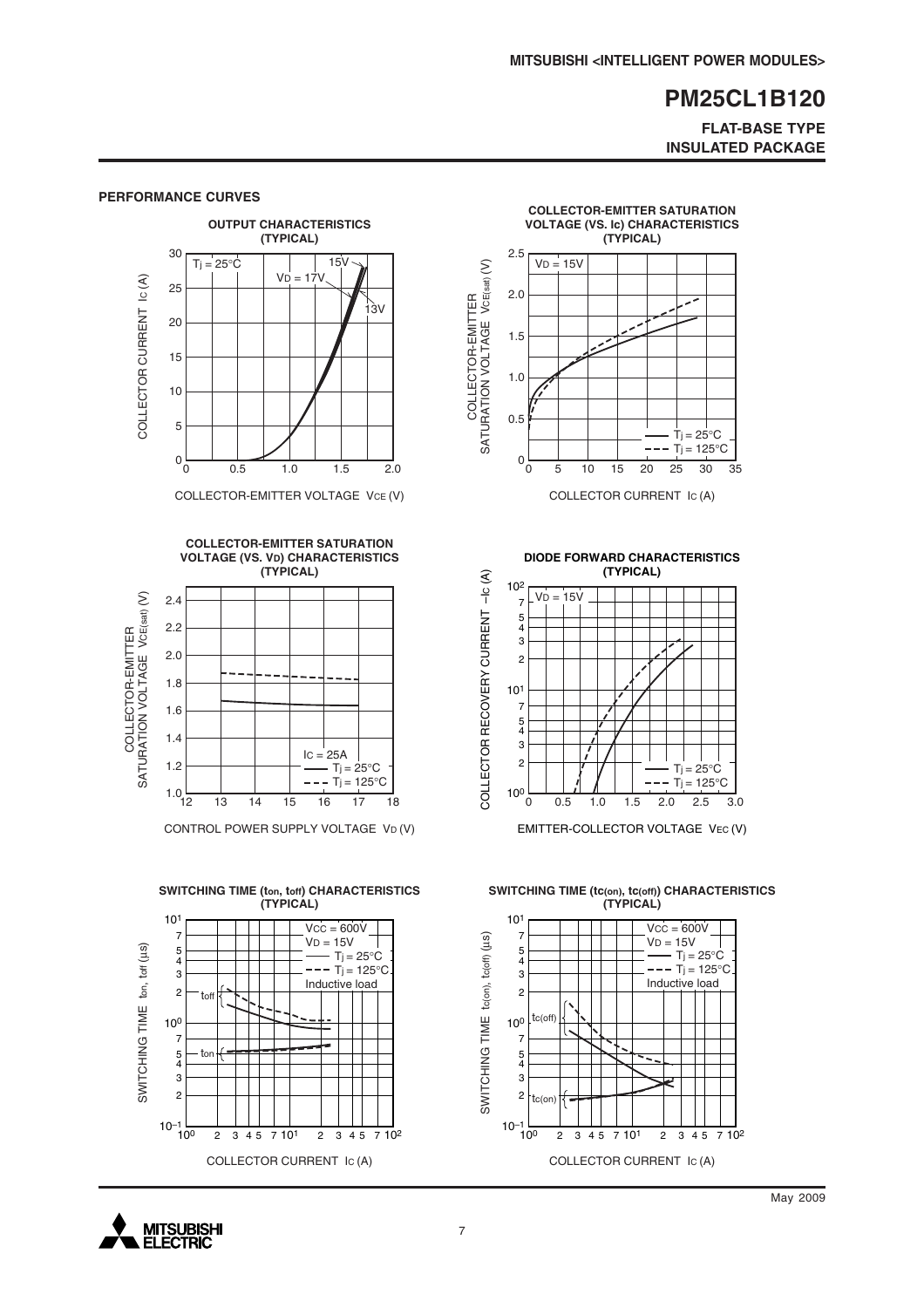**FLAT-BASE TYPE INSULATED PACKAGE**



**SWITCHING RECOVERY LOSS CHARACTERISTICS (TYPICAL)**



COLLECTOR REVERSE CURRENT –IC (A)





**DIODE REVERSE RECOVERY CHARACTERISTICS (TYPICAL)**

1.0

0 5 10 15 20 25 30 COLLECTOR REVERSE CURRENT –IC (A)

**ID VS. fc CHARACTERISTICS (TYPICAL)**



**SC TRIP LEVEL VS. Tj CHARACTERISTICS (TYPICAL)**